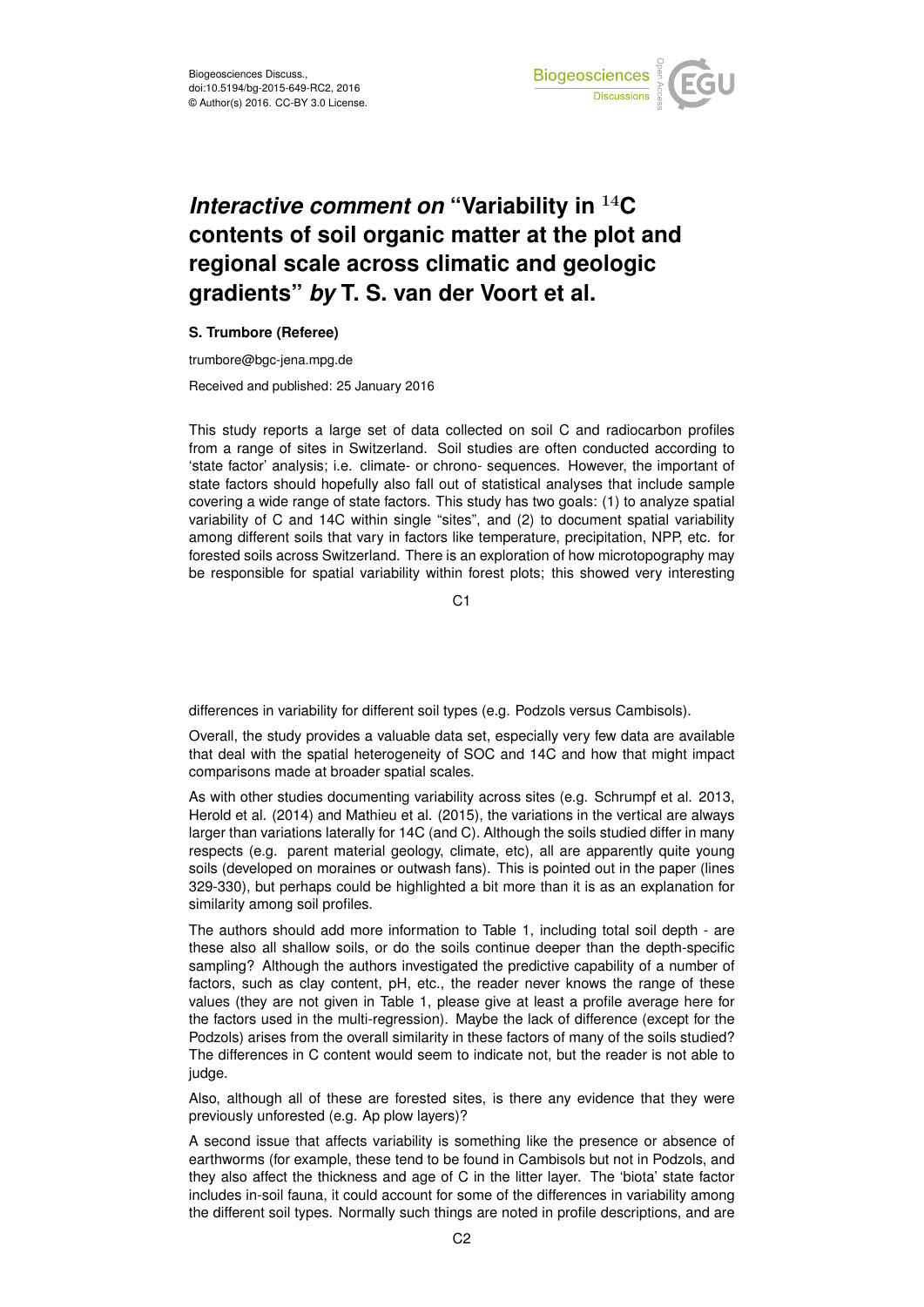semiquantitative; nonetheless they may be important.

Similar findings regarding similarity of vertical profiles of 14C in different soils were obtained by Mathieu et al 2015, which came out around the time this was submitted; while 14C characteristics are similar at the surface, deeper soils reflect the influence of soil order (something that can be related to geology and vegetation/climate regime and time together). However, that study used global soils, and mixed in with soil order is soil age (there are not young oxisols, or old inceptisols). A more comparable study to this one would be Schrumpf et al. 2013, which is cited here but it would be interesting to compare their estimates of spatial variability with yours (as a function of depth).

The use of %C as the metric for C content is problematic, especially in litter layers, which can have highly variable bulk density. Is there information to report carbon density gC cm-2 for each of the depth intervals?

Some more detailed comments:

Line 119. Were samples stored in glass jars or paper bags?

Lines 150-155. If the 14C signature of bulk C was above the contemporary atmosphere 14C, there will be two solutions (two values of k) that can reproduce that value with a single pool model. Which one did you choose, and what reasoning did you use to decide? This needs to be described in the paper.

Line 172. When you say variables such as clay content, pH, etc were taken as "fixed effects", does that mean you used some profile-averaged value in statistical comparisons? I found this description confusing, can you make it clearer? Also, please give the values for pH, clay, etc in Table 1. If available, cation exchange capacity might also be a useful variable.

Line 271. Schrumpf et al. (2013) found a relationship between the slope of the radiocarbon-depth relationship and dithionite extractable Fe; Herold et al. (2014) also found that Fe(d) was a good predictor of C content. This indicates that a common

C3

stabilization mechanism may be operating across their soils, which could also be an explanation for the similarly of depth profiles. Is there any similar measure for these soils (even cation exchange capacity, which is more frequently measured than Fe(d))?

Line 293-4. The link of 14C to MAP as reflecting waterlogging is a bit speculative at the larger spatial scales, though you do have possible evidence from the intra-site variability in soils that have evidence of redox variability (e.g. Figure 6). But at larger spatial scales, would not clay content be expected to be related to drainage (e.g. does this relationship trace to Gleysols and Stagnosols?)

The next lines, about relief, are also a bit speculative. How was "relief' reported in Table 1 determined? At the microtopographic scale, or the macrotopographic scale? While I agree it may indicate something about erosion in general, it may also be correlated with other factors like parent material, temperature, etc. You need a separate measure (e.g. 137Cs) to say something like this definitively.

Line 303. Typo, should be "noted"

I did not understand lines 304-305: " but when assuming a steady state system, it is reasonable to assume that the speed of incorporation of carbon and hence turnover is directly related to carbon stocks." Do you mean the larger the C stock the faster the turnover should be (e.g. as it is with soil depth, most C and fastest C at the surface?) or do you mean the more 'standard' sense, of largest stocks having overall slowest turnover (e.g. integrating low C concentration over the large volume of deep soil means it has the largest stock, which is associated with slowest turnover). This is a place where it is important to give C stocks, not just concentrations.

Line 334 " the relative independence on climatic parameters may persist in deeper soils" However, you did have a relationship with MAP – which could indicate some kind of effect of redox-related stabilization (see above). Overall, stabilization mechanisms appear to operate on similar timescales, independent of the amount of C being stabilized?